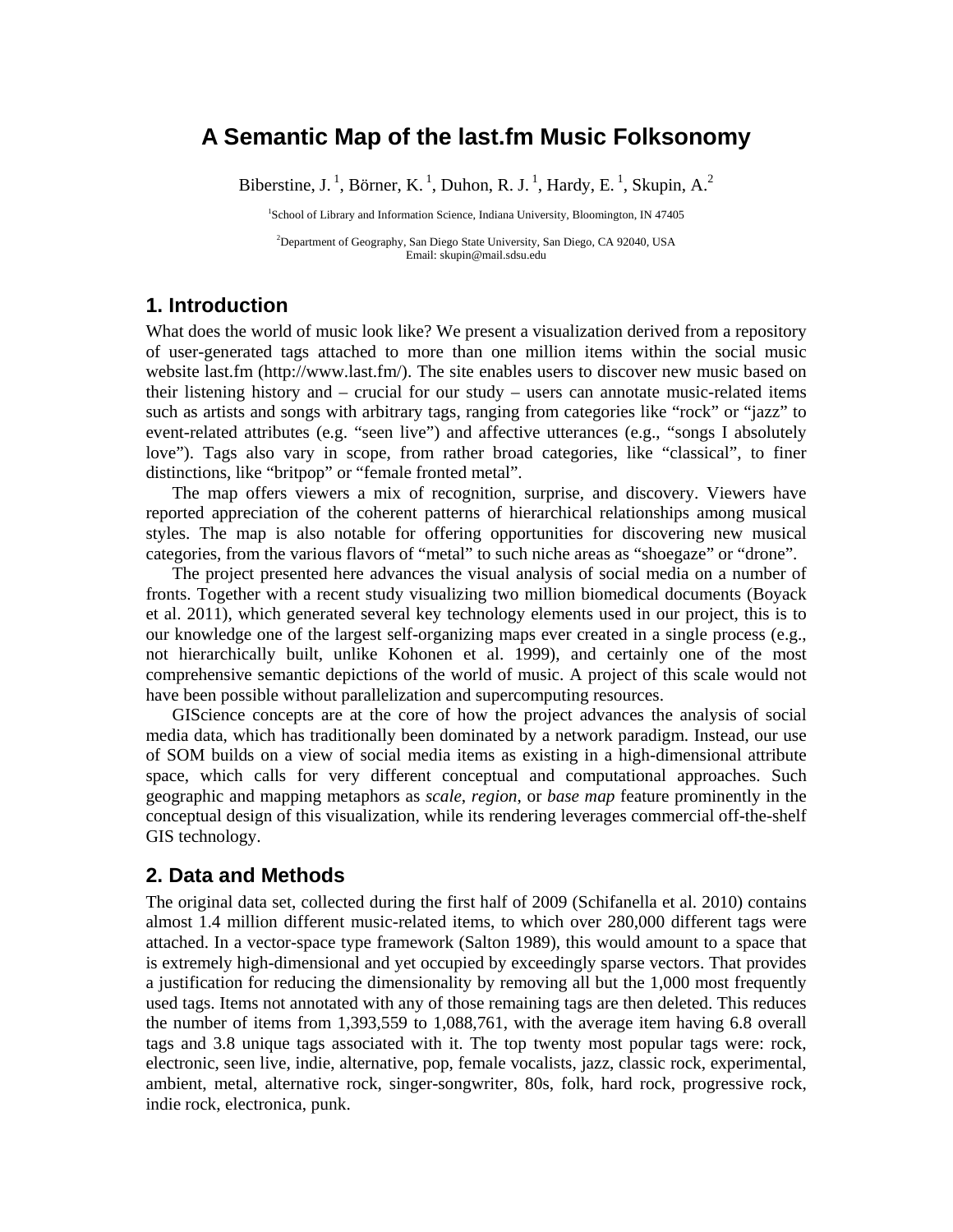Instead of mapping one million tagged music items per se, they are used to generate a *model* of the 1000-dimensional tag space via a vector-space representation. Since the intent is to recognize not just global patterns existing in that space, but also regional and local patterns, a SOM of relatively high resolution was created (180 x 180 neurons). The confluence of neuron count (32,400), high dimensionality (1,000), and very large numbers of input items (1,088,761) makes the application of standard toolsets for SOM training, such as SOM\_PAK (Kohonen et al. 1996), completely unfeasible.

In an earlier study involving two million text documents (Boyack et al. 2011), we succeeded in reducing an estimated serial training time of four years to six days by parallelization (Lawrence et al. 1999) on the supercomputer Big Red at Indiana University. In the same manner, the last.fm data underwent a process of parallelization into 300 processes across 100 compute nodes, for a parallel run time of 13 hours, as compared to the estimated serial runtime of five months. In the process, each of the one million training vectors is cycled fifty times through neural network training.

Post-processing of the trained SOM includes computation of five levels of a neuron label clustering solution (Skupin 2004), which are then stored in an ArcGIS Geodatabase. With more than 37,000 geometric features generated within the five cluster solutions, each with its own label term, automated label placement is a crucial component and is here accomplished via ESRI's Maplex labelling engine.



Figure 1. Multi-level delineation and labeling of regional structures in a large SOM trained with over one million tagged music items.

#### **3. Results and Interpretation**

With a core mapped area of 66x78 centimetres, the map invites exploration, despite the static output medium. The experiences reported by viewers range from a *recognition* of expected structures to the *discovery* of new styles of music and their relationship to well-known ones. There also can be *surprise* when certain structures in this map of the collective mind of music do not seem to conform to individual expectations. For example, some expect that "blues" should occupy a prominent region in the vicinity of "jazz". Instead, as a top-level term,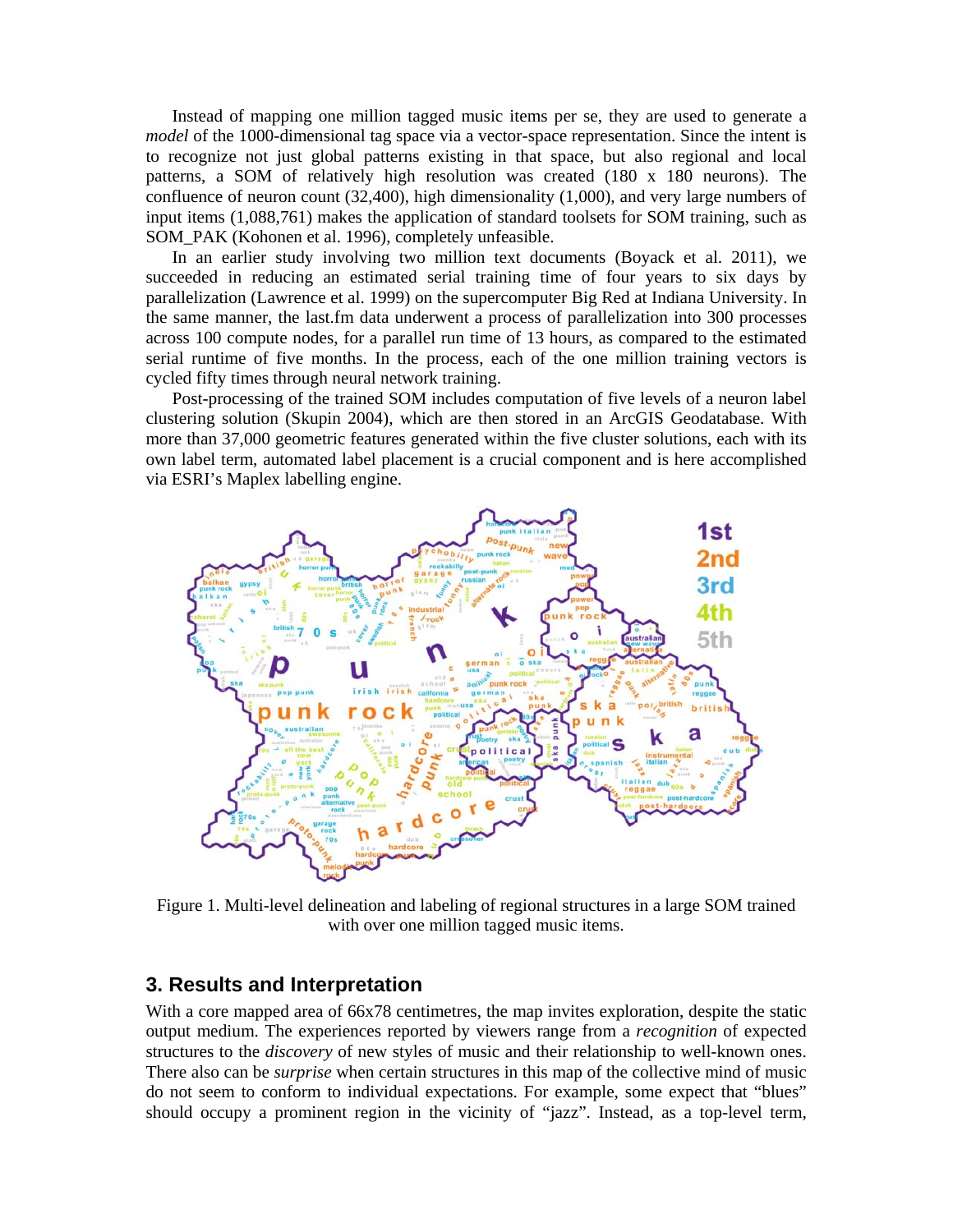"blues" is located near "rock", which actually makes sense in terms of musical genealogy. And yet, on closer inspection it turns out that "blues" in addition plays a second-level role at the boundary region between "jazz" and "soul". Note that we are not performing a mapping of tags as such, but instead a labeling of regions according to the tags that dominate them. Thus, tags can indeed appear in multiple locations, occasionally even at great distance. That occurs when a tag has strong associations with multiple terms that are not in turn strongly associated with each other.



Figure 2. Small snippet (35%) of the finished last.fm visualization.

# **4. Future Plans**

One key direction in this work is the development of solutions for interactive exploration of highly detailed maps of social media artefacts. One project currently underway examines the use of contemporary Web GIS technology to enhance the experience of these non-geographic information visualizations.

Among specific modifications to the computational techniques, the pre-processing of very high-dimensional data stands out, such as the use of latent Dirichlet allocation (Blei et al. 2003) to preprocess the original input vectors prior to SOM training. The result would be a SOM input data set that reflects a semantically richer, more nuanced representation – as compared to the minimum term frequency threshold used here – and yet in a form that involves fewer dimensions.

Given the computational cost, it would currently not be feasible to have a map like this – with high resolution and dimensionality – evolve in real-time, such as in response to dynamic social media content. However, its use as a *base map* is a different story, since we are not mapping similarities between tagged music artefacts, but rather construct a high-dimensional model with low-dimensional topological constraints. That model allows speedy projection of newly arriving artefacts onto the base map.